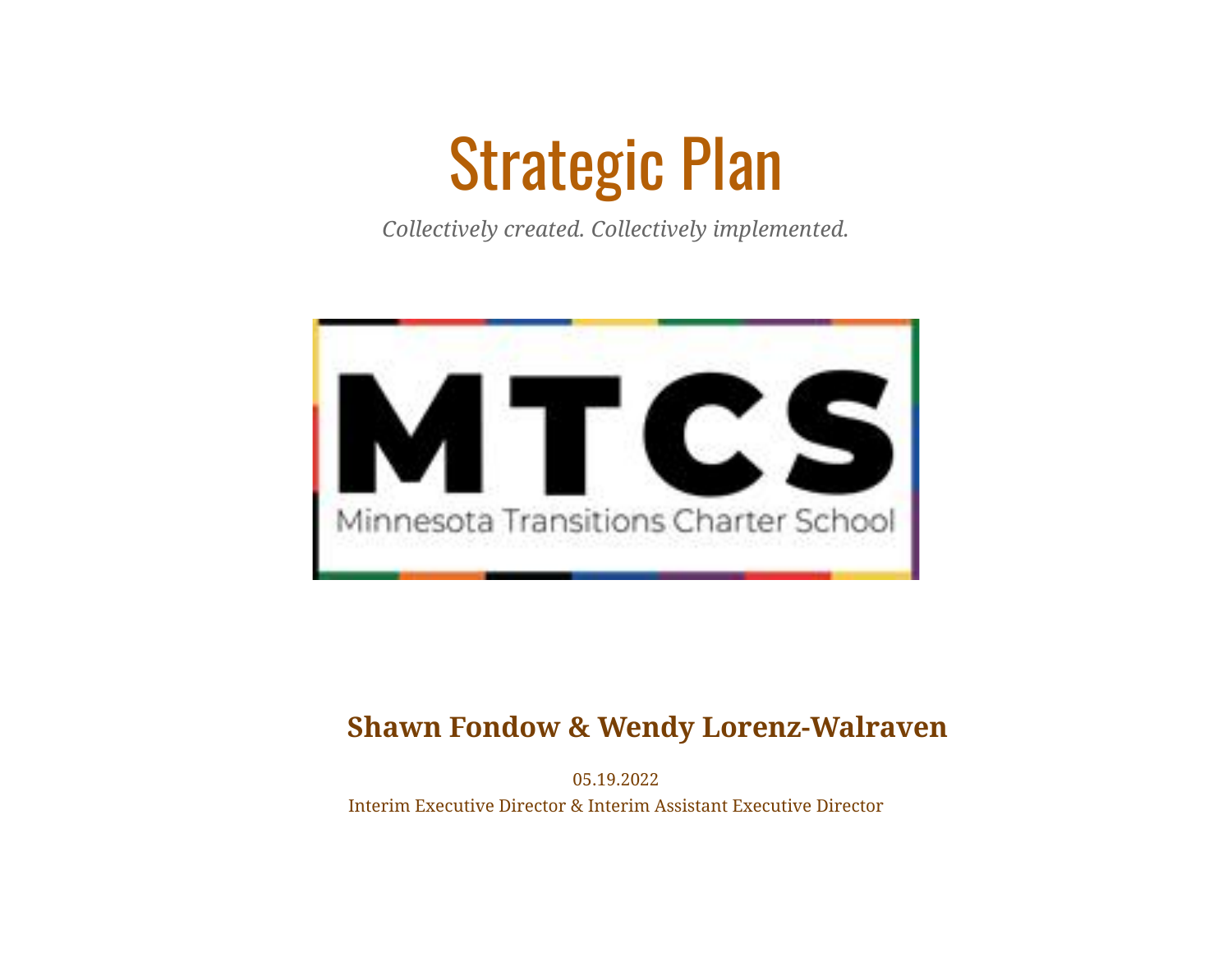

## **FOCUS AREAS**

The following focus areas and subsequent goals/objectives were pulled together directly from the invaluable feedback we received from our internal and external community. Data was collected from staff, students and families and provided the foundation for the construction of this tool.

● Equity

⬤ Student Achievement

**● Student Support** 

⬤ Staff Support

**● Family Partnership**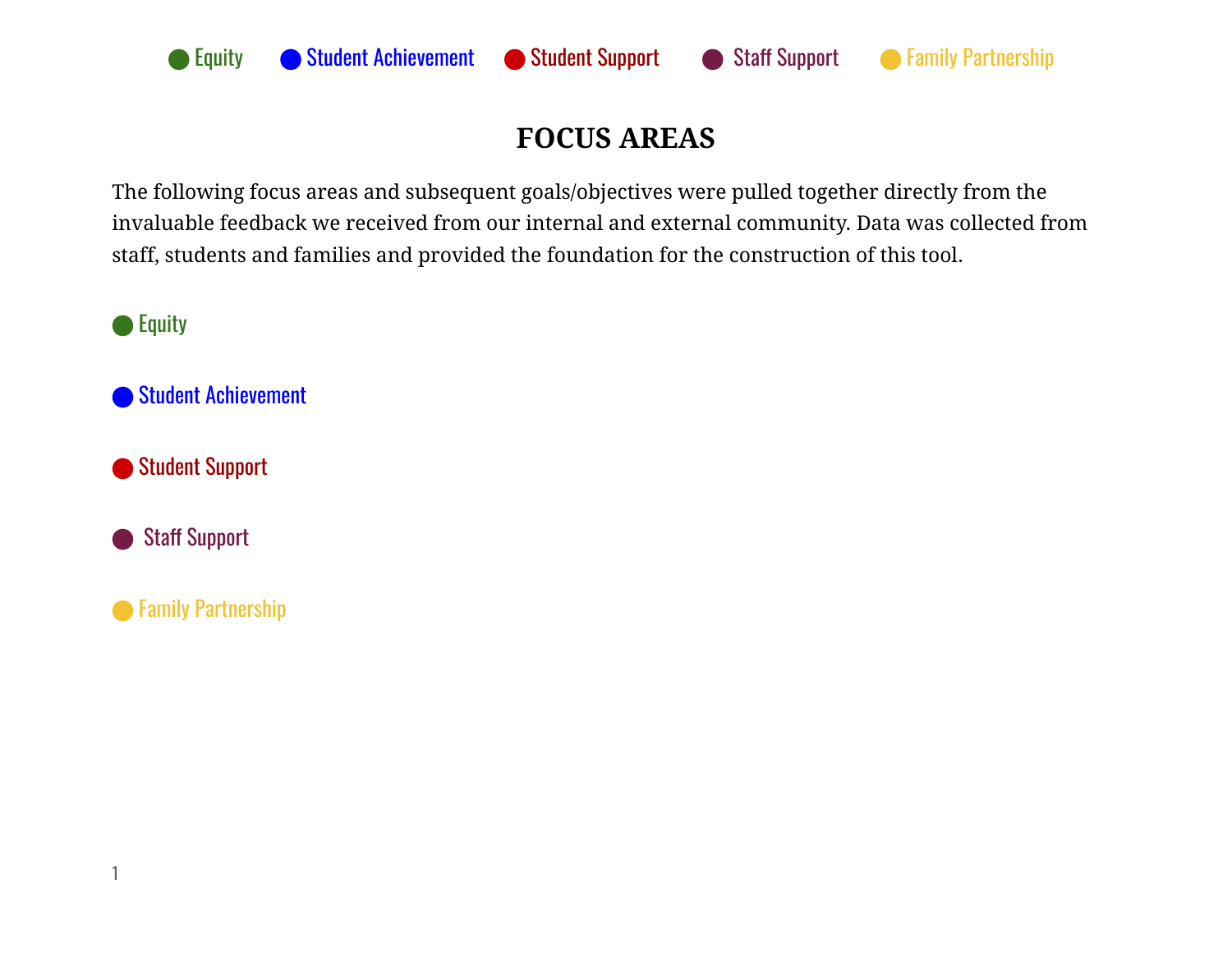

#### **GOALS & OBJECTIVES**

Our goals and objectives are broken down into 4 different categories: District level goals/objectives; Building level goals/objectives; Organizational goals/objectives andMarketing Outreach and Communications Goals . The five focus areas are interwoven into goals/objectives at each level, as indicated by the color coded dots in the focus area column.

#### **District Level Goals**

| <b>Focus Area</b> | <b>Task</b>                                                                    | <b>Action Items</b>                                                                                       | <b>Evidence of Progress</b>                                         | Who is<br>responsible?                                                     |
|-------------------|--------------------------------------------------------------------------------|-----------------------------------------------------------------------------------------------------------|---------------------------------------------------------------------|----------------------------------------------------------------------------|
|                   | <b>Building Revitalization</b><br>Cycle                                        | Written calendar, plan of addressing<br>building improvement/repair needs                                 | Yes/No<br>implementation, Perce<br>ption data, consistent<br>review | Executive<br>Directors/<br><b>Building</b><br>Directors                    |
|                   | Improve teacher<br>observation form                                            | Gather feedback and partners - improve<br>wording and areas of measurement on<br>teacher observation form | Perception data,<br>implementation<br>timeline                      | Executive<br>Directors/<br><b>Building</b><br>Directors /<br>Coaches       |
|                   | Increase two-way<br>communication between<br>MTCS and<br>families/stakeholders | Explore current paths of<br>communication, look for ways to add -<br>Remind?                              | Perception data                                                     | Executive<br>Directors/<br><b>Building</b><br>Directors/Commu<br>nications |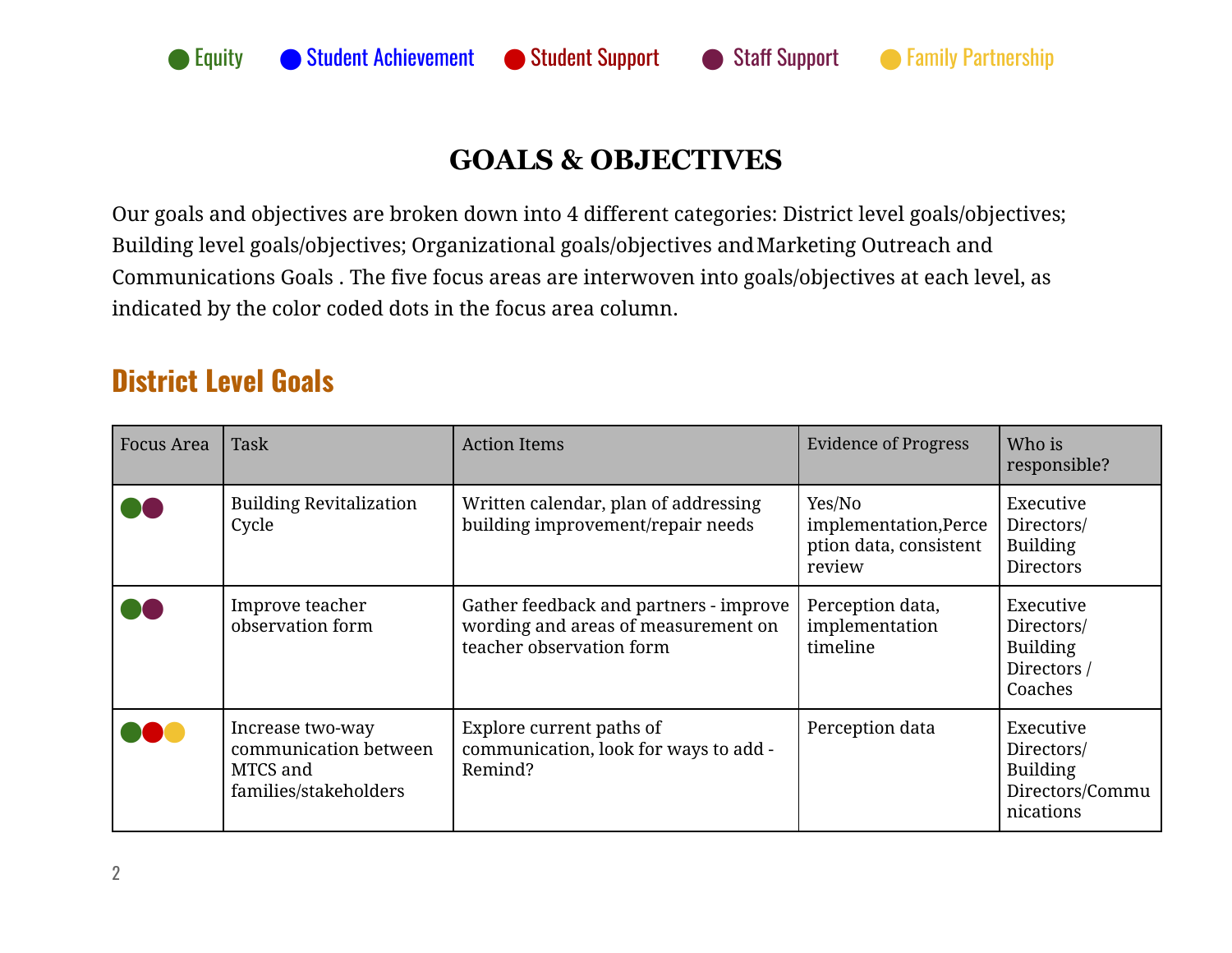



| Improve overall<br>culture/climate                                                | Staff spotlight, community building<br>built into calendar, cross program<br>activities(?) (increase sense of value and<br>belonging)                                      | Perception data                                                     | Executive<br>Directors/<br>Cabinet / All staff                |
|-----------------------------------------------------------------------------------|----------------------------------------------------------------------------------------------------------------------------------------------------------------------------|---------------------------------------------------------------------|---------------------------------------------------------------|
| <b>Empowering teachers</b>                                                        | Mentor/coach program to help teachers<br>grow, coaches collaborate with directors                                                                                          | Staffing,<br>implementation<br>timeline                             | Coaches/ Building<br>Directors                                |
| Prioritize diversity in<br>leadership positions                                   | Make/prioritize community connections<br>- networking, advertising                                                                                                         | Increase year over<br>year                                          | Executive<br>Directors/<br><b>Building</b><br>Directors       |
| "Grow your own"<br>program - elevate from<br>within - come grow with<br><b>us</b> | Written plan/calendar, plan of<br>addressing need areas, interest survey?<br>Explore grant options if we have staff<br>interest in pursuing teaching specific<br>pathways. | Yes/No<br>implementation, Perce<br>ption data, consistent<br>review | Executive<br>Directors/<br><b>Building</b><br>Directors       |
| Increase Extra Curricular<br>Activities                                           | Gather student interest data, recruit<br>coaches/facilitators (training?), provide<br>time/space                                                                           | Increase year over<br>year                                          | Athletic/Activities<br>Director &<br><b>Building Director</b> |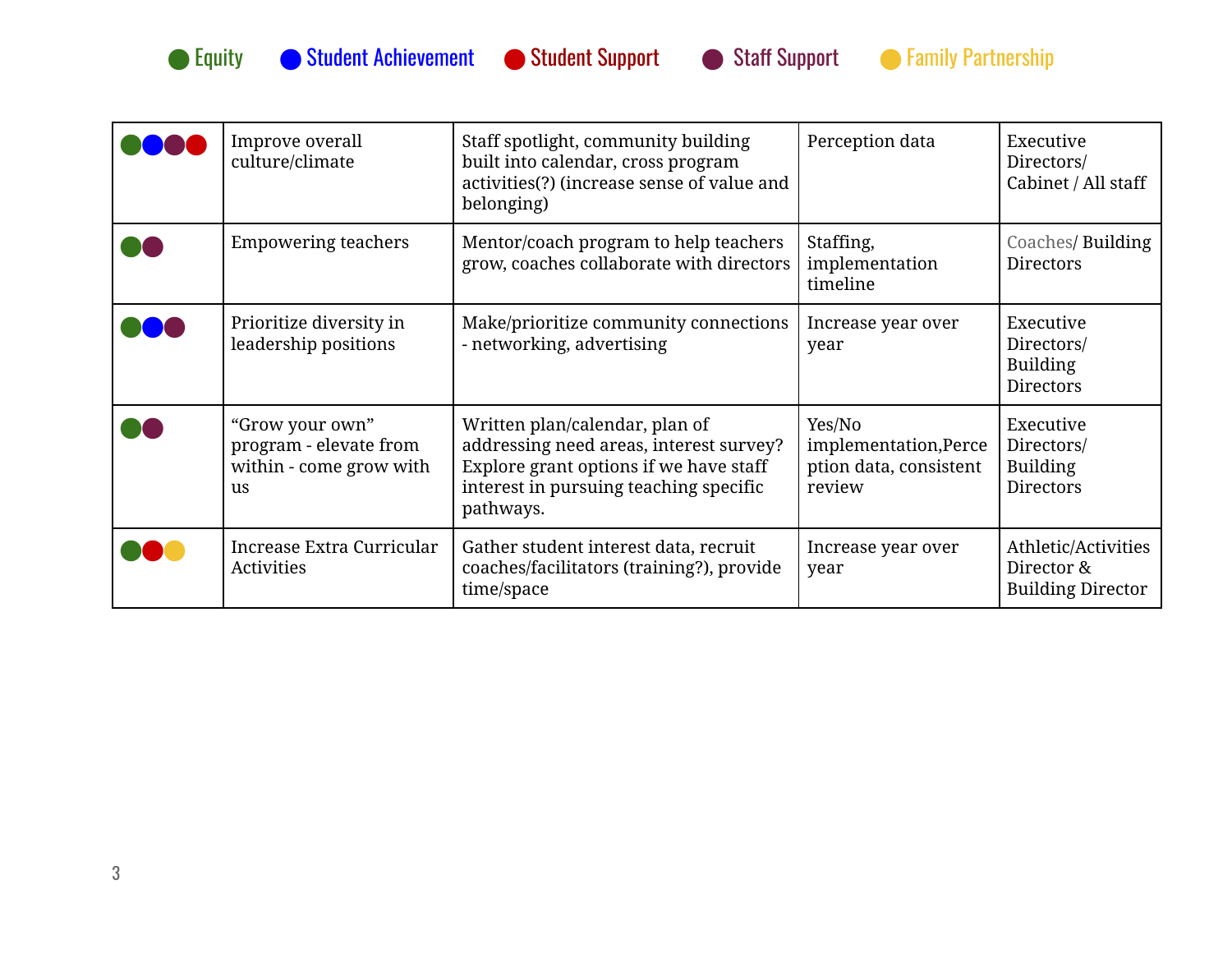

### **Building Level Goals**

| <b>Focus Area</b> | Task                                                                | <b>Action Items</b>                                                                                                                             | <b>Evidence of Progress</b>                                              | Who is<br>responsible?                            |
|-------------------|---------------------------------------------------------------------|-------------------------------------------------------------------------------------------------------------------------------------------------|--------------------------------------------------------------------------|---------------------------------------------------|
|                   | Revitalize Library spaces/<br>classroom libraries                   | Gather data about current<br>resources, budget for additions                                                                                    | Cost, timeline,<br>completion                                            | <b>Building</b><br><b>Directors</b>               |
|                   | College and Career readiness                                        | Evaluate current curriculum, add<br>field trips, guest speakers                                                                                 | Perception data,<br>consistent program/class<br>review                   | <b>Building</b><br>Directors /<br>Teachers        |
|                   | K-12 focus on data collection<br>and review (directed PLC<br>work?) | Clear, concise plan of how to<br>gather and use data                                                                                            | Increase teacher<br>comfort level with data,<br>increased student scores | <b>Building</b><br>Directors /<br>Teachers        |
|                   | Prioritize skill building<br>opportunities/class for<br>students    | <b>Implement Academic Success</b><br>Skills class (time management,<br>SEL, study hall, test taking<br>strategies)                              | Yes/No implementation                                                    | <b>Building</b><br>Directors /<br><b>Teachers</b> |
|                   | Prioritize student leadership<br>and mentorship<br>opportunities    | Create a peer mentor program -<br>reading buddies, math mastery<br>timeetc; student council, student<br>representatives on leadership<br>teams. | Yes/No implementation                                                    | <b>Building</b><br>Directors /<br>Teachers        |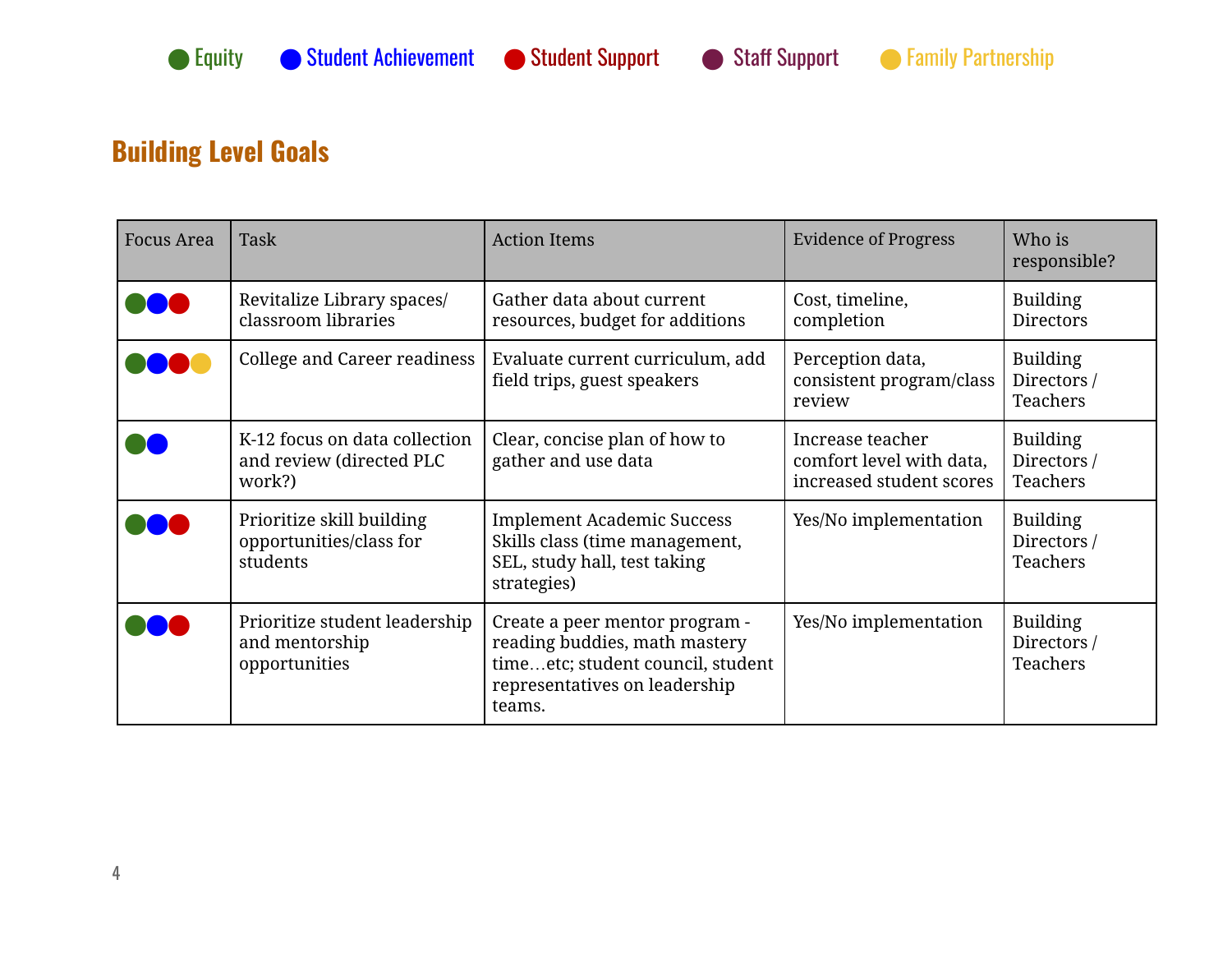

## **Organizational Goals**

| Focus Area | Task                                                                | Task                                                                                                                                                            | <b>Evidence of Progress</b>                       | Who is<br>responsible?                                                    |
|------------|---------------------------------------------------------------------|-----------------------------------------------------------------------------------------------------------------------------------------------------------------|---------------------------------------------------|---------------------------------------------------------------------------|
|            | Calendar of set dates and<br>topics for parent<br>engagement events | Partner with liaisons to prioritize<br>topics of importance/interest                                                                                            | Surveys at events, sign<br>in sheets (attendance) | All<br>Administrators<br>/ Family<br>Liaisons                             |
|            | <b>Staff Professional</b><br>Development Plan                       | Prioritize values, core assumptions,<br>explore organizational identity vs<br>reality                                                                           | Perception data,<br>implementation<br>timeline    | Cabinet,<br>Coaches                                                       |
|            | Increase community and<br>cultural involvement                      | Create a volunteer program, guest<br>speakers, "culture week", create a<br>district wide calendar with<br>community events that we can<br>market all year long. | Yes/No implementation,<br>Perception data         | All<br>Administrators<br>' Family<br>Liaisons                             |
|            | Improve enrollment process                                          | Evaluate current process, streamline<br>plan, train staff                                                                                                       | Perception data, clearer<br>communication         | <b>Building</b><br>Directors,<br>Family<br>Liaisons, Front<br>Desk Staffs |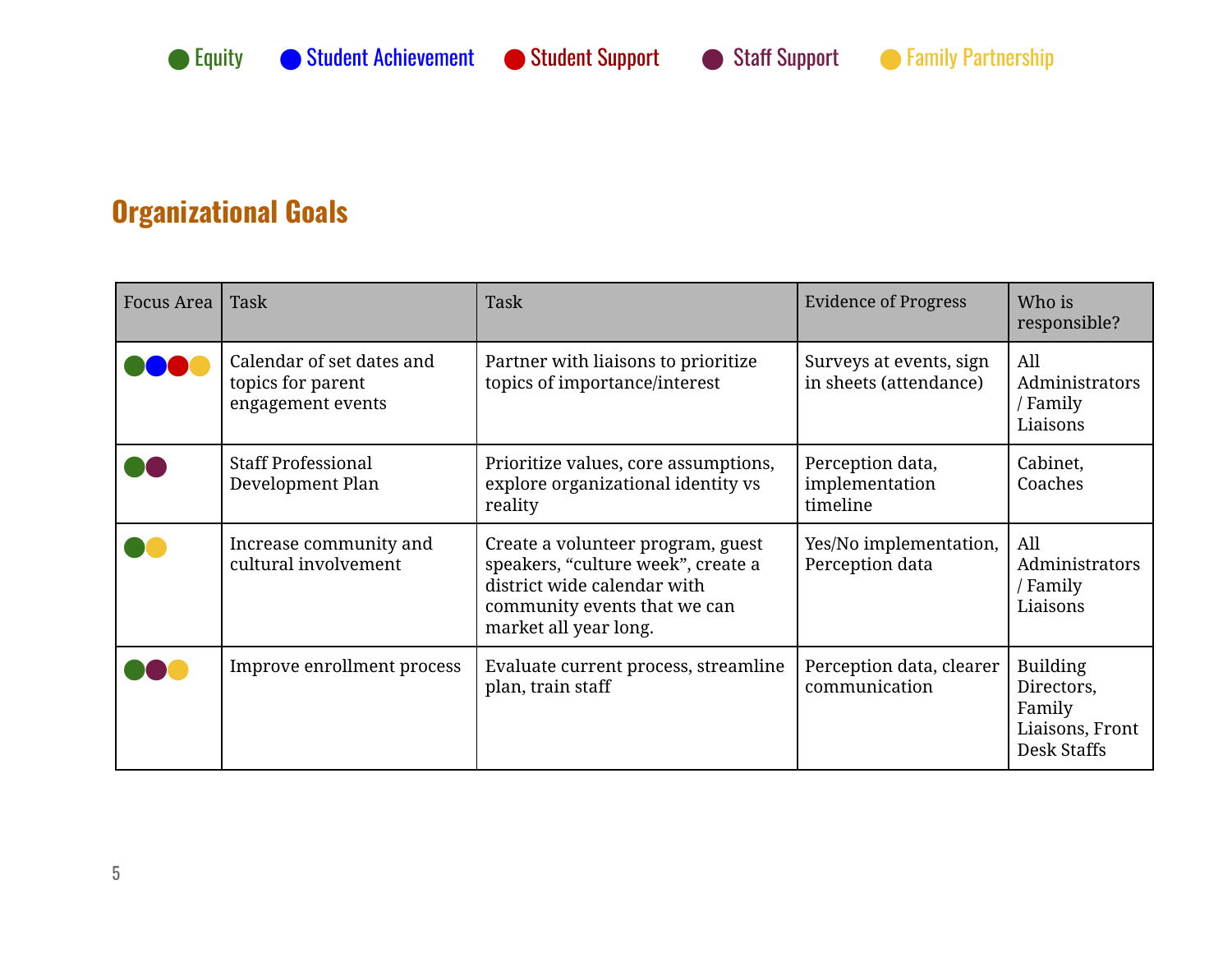## **Marketing Outreach and Communications Goals**

| <b>Focus Area</b> | Task                                                             | <b>Task</b>                                                                                                                                                                                | <b>Evidence of Progress</b>                                        | Who is<br>responsible?                                               |
|-------------------|------------------------------------------------------------------|--------------------------------------------------------------------------------------------------------------------------------------------------------------------------------------------|--------------------------------------------------------------------|----------------------------------------------------------------------|
|                   | Enhance and grow internal<br>communications                      | Showcasing staff and students,<br>newsletter, email blasts, website,<br>robocalls, create communications<br>point-person roles in each<br>program/building                                 | Consistent review,<br>Perception data, Yes/No<br>implementation    | <b>Building Staff,</b><br>Communications                             |
|                   | Expand the internal staff<br>website as a collaborative<br>space | Share resources, celebrations,<br>opportunities, and stories, as well as<br>a place to share information, tips and<br>tricks in order to create a culture of<br>sharing and collaboration. | Yes/No<br>implementation,<br>Perception data,<br>consistent review | <b>Building Staff,</b><br>Communications                             |
|                   | Annual marketing<br>campaigns for new staff                      | Grow and solidify student success in<br>the schools and to curb teacher/staff<br>turnover                                                                                                  | Yes/No<br>implementation,<br>Perception data,<br>consistent review | Communications                                                       |
|                   | Enhance and grow external<br>communications                      | Build connections between teachers<br>and families by investing in<br>state-of-the art systems for easy,                                                                                   | Yes/No<br>implementation,<br>Perception data,<br>consistent review | Communications<br>, Family Liaisons,<br>Teachers,<br><b>Building</b> |